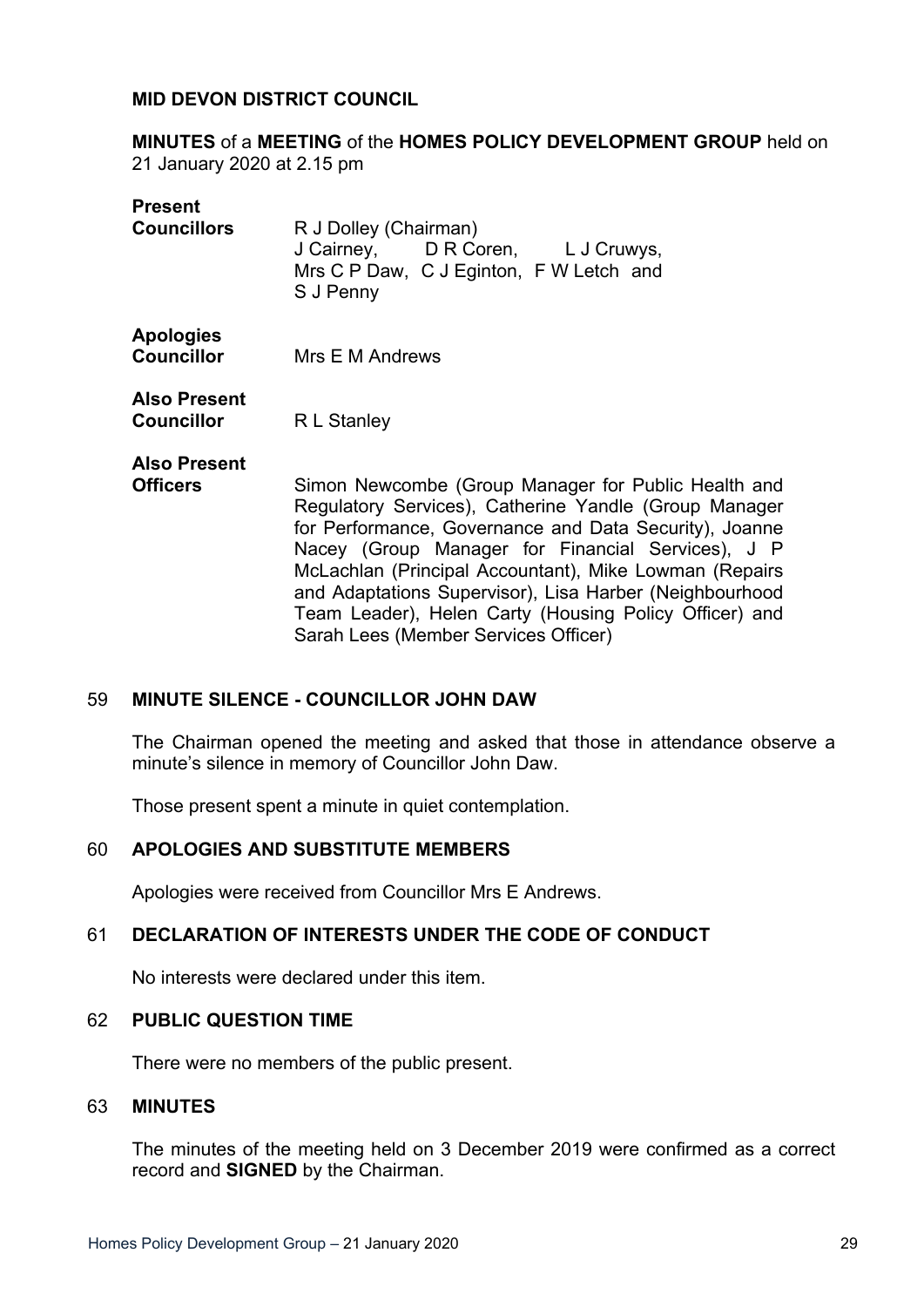# 64 **CHAIRMAN'S ANNOUNCEMENTS**

The Chairman welcomed Cllr Mrs Chris Daw on to the Group. She had been appointed as a replacement for Cllr John Daw.

### 65 **PERFORMANCE AND RISK REPORT (00:06:16)**

The Group had before it, and **NOTED**, a report \* from the Director of Operations providing Members with an update on performance against the Corporate Plan and local service targets for 2019/20 as well as providing an update on the key business risks.

Note: \* Report previously circulated; copy attached to the signed minutes.

#### 66 **FINANCIAL MONITORING (00:08:03)**

The Group Manager for Financial Services provided the following verbal update with regard to the income and expenditure so far in the current financial year explaining that a full set of reports would be provided to the next meeting.

In October a variance of £95k deficit had been reported, this had increased to a deficit of £243k for November.

The main areas of movement since October monitoring included the following:

- **Environmental Services** net S106 expenditure was slightly less than previously forecast (£9k) this was offset by Earmarked Reserves.
- **Waste** (£15k) garden waste and permit sales were down against budget, however, it was noted that numbers might pick up before year end.
- **Cemeteries** income was below that which was previously forecast (£10k)
- **Planning** S106 expenditure had increased by £82k, however, this was offset by Earmarked Reserves transfer. Planning income was a further £20k less than forecast at the October monitoring.
- **IT** a salary pressure had been reduced by £11k.
- Revenues and Benefits Housing Benefit Overpayments Recovery forecasts had dropped another £60k. The forecast had been revised following identification of some duplication.
- **NNDR** Retained Business Rates were forecasted to be £48k lower than forecasted in October following appeals.
- **HRA** a favourable variance of £486k remained.

The information received was **NOTED**.

### 67 **GENERAL FUND BUDGET UPDATE FOR 2020/21 (00:14:50)**

The Group had before it, and **NOTED**, a report \* from the Deputy Chief Executive (S151) presenting the revised draft budget changes identified and discussing any further changes required in order for the Council to move towards a balanced budget for 2020/21. This report had been considered by the Cabinet at its meeting on 16 January 2020, however, the Group were asked whether they wished to feed back any further comment to the Cabinet for them to consider at their meeting on 13 February before the budget was finally approved by Council on 26 February.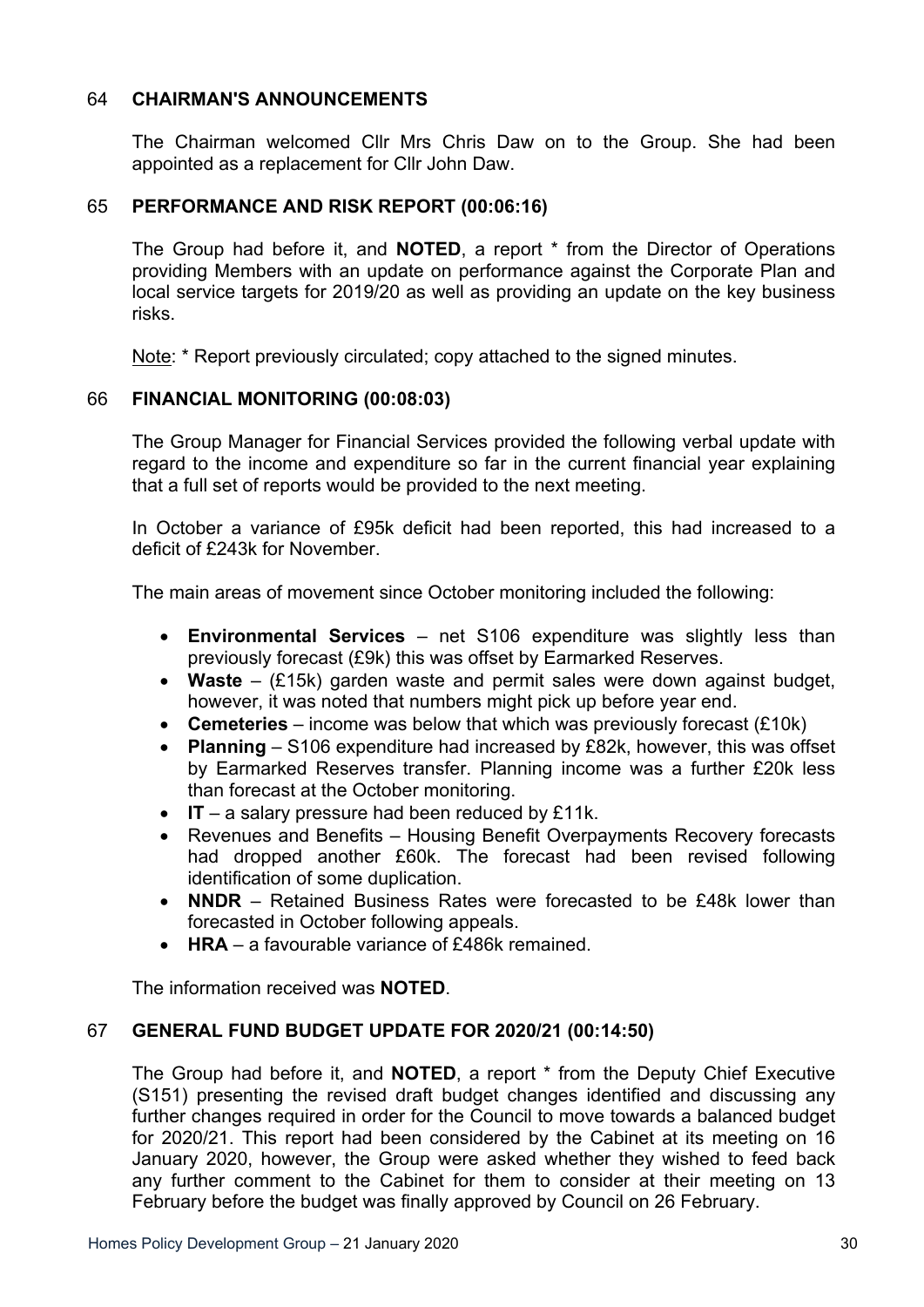The contents of the report were outlined with an explanation that the next budget report to the Cabinet would legally need to show a balanced position.

As an update to the Group it was reported that the Cabinet, at its meeting on 16<sup>th</sup> January, had resolved that a payment be made in advance of the next 3 Years' Pension Deficit and that there be a minimum General Reserves (General Fund) limit of £2m. It was also reported that there was an amendment to the car parking charges proposal that would increase the overall deficit position by £57k.

Key messages within the report included the following:

- The Council had been notified by the Devon Pension Fund that the employers' contributions for 2020/2021 needed to increase from 14.7% to 16.6%, this added £177k to the Council's costs but was partly offset by a reduction in the lump sum payment of £134k as shown in Appendix 2 of the report.
- The Council needed to finalise the Business Rates forecast to Central Government by the end of January, however, the Council had a Business Rates Smoothing Reserve which would help to address the volatility of Business Rates and the impact of appeals.
- The Final Settlement from Central Government rarely changed from what was provisionally announced in December each year. Unless any further savings were proposed the default position in order to balance the budget would be to make a transfer from reserves which would be the last resort. The situation for 2021/2022 was looking like leading to an even bigger budget gap.

Discussion took place with regard to:

- The proposed saving to remove the budget for the weed team. It was felt that the parishes in particular made use of this service and the appearance of the district was important to a great many people. The removal of this saving would add c£53k to the budget gap.
- The capital budget in relation to the Pannier Market; the revenue proposal in the report being the cheaper of two considered options.
- The budget in relation to the Tiverton Bus Station and the proposal to increase the cost 'per visit' by a further 5p.

**RECOMMENDED** to the Cabinet that the proposed savings identified in relation to the weed team be removed and that the budget in this area be retained.

(Proposed by Cllr C Eginton and seconded by Cllr R J Dolley)

Note: \* Report previously circulated; copy attached to the signed minutes.

#### 68 **DRAFT 2020/21 HOUSING REVENUE ACCOUNT (HRA) BUDGET (00:33:56)**

The Group had before it a report \* from the Deputy Chief Executive providing an estimate of the budget required for the operation of the Housing Revenue Account (HRA) in 2020/21. It included a proposal on the rent increase and a schedule of other fees and charges.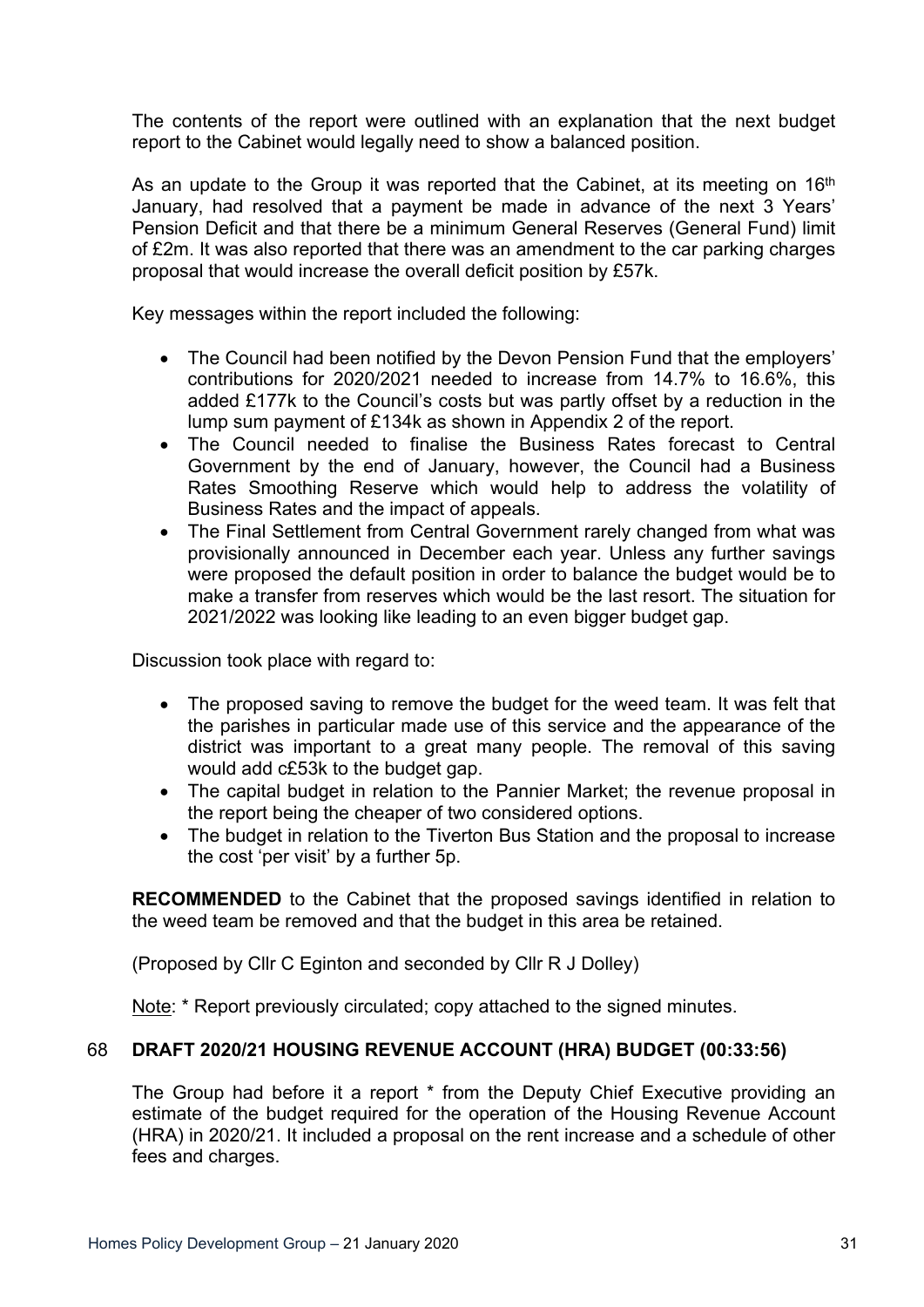It was explained that the position in relation to the HRA draft budget remained largely unchanged since the previous meeting.

Key issues included:

- Social and affordable rents.
- Salary changes.
- Pension contribution pressures.
- Contributions towards renewables.

Discussion took place regarding:

- The poor condition of some Council owned garages. In the past two years there had been a planned maintenance budget of £75k to repair those garages requiring it. This budget would continue for the next three years. It was confirmed that all asbestos roofs were being removed and garages were being 'future proofed' wherever possible. Where garages were in such a poor state of repair it was not cost effective to repair them, consideration would be given to knocking them down and either creating larger garages or utilising the space to better effect for local residents, for example, hardstanding replacements.
- There was a requirement for the Council to install particular types of smoke and fire detectors in order to comply with relevant regulations.
- It was confirmed that the Council used external contractors to undertake gas servicing.

**RECOMMENDED** to the Cabinet that the rent increase proposed and the other HRA budget proposals for 2020/21 be approved.

(Proposed by Cllr D R Coren and seconded by Cllr F Letch)

Note: \* Report previously circulated; copy attached to the signed minutes

# 69 **HRA MEDIUM TERM FINANCIAL PLAN (00:57:07)**

The Group had before it a report \* from the Deputy Chief Executive (S151) providing an estimate of the budget required for the operation of the Housing Revenue Account (HRA) from 2020/21 – 2023/24.

The contents of the report were outlined with particular reference to the following:

- Salary pressures, pay awards and pension changes.
- The largest number in the HRA was the dwelling rent figure. Central Government dictated how this would change, stating that Mid Devon's Formula Rent would decrease by 1% each year until 2019/2020. The Council had been informed that it would need to revert to the previous policy after this time which would allow it to increase rents by CPI + 1% from 2020/2021.

**RECOMMENDED** to the Cabinet that the Housing Revenue Account Medium Term Financial Plan be approved.

(Proposed by the Chairman)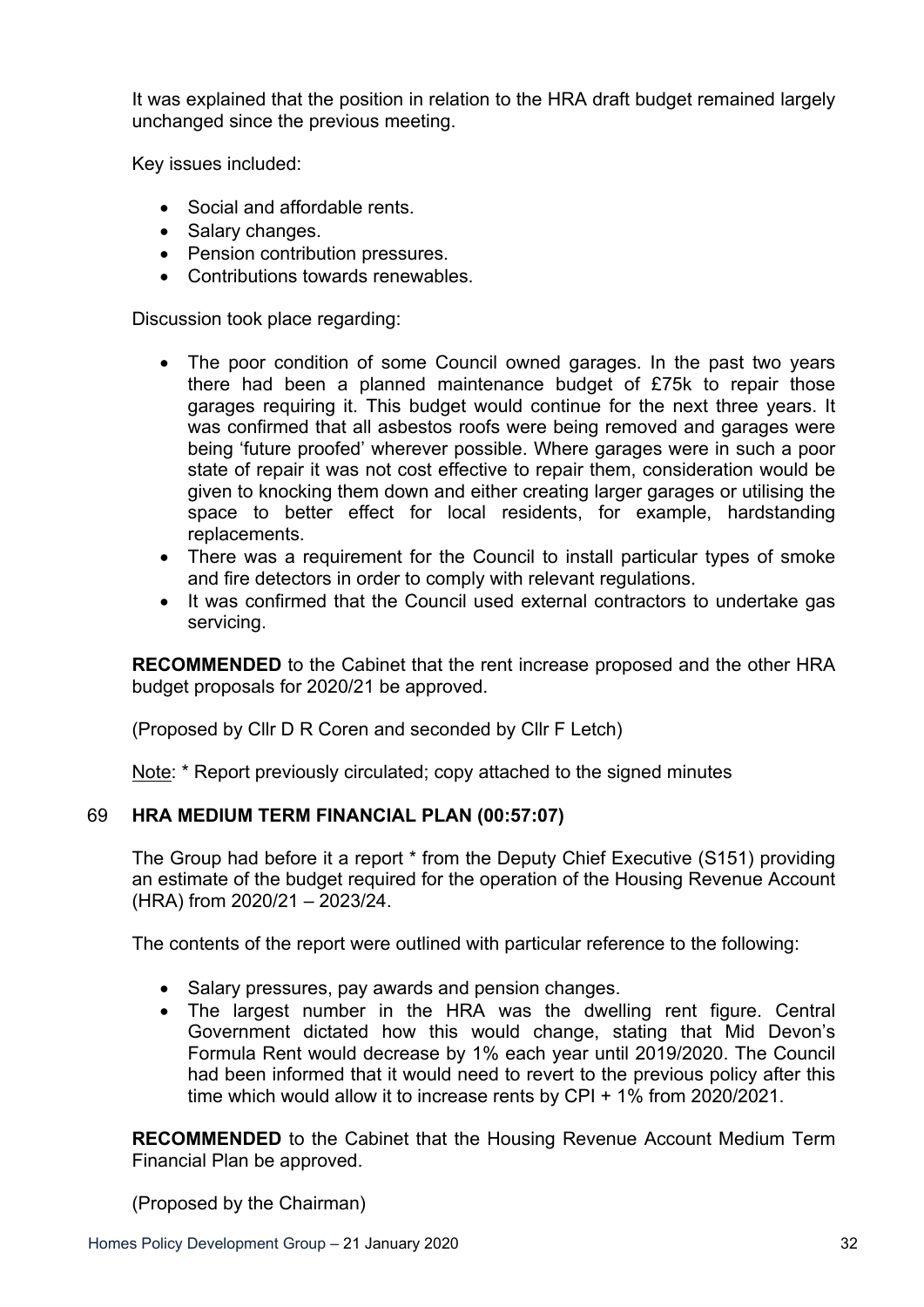Note: \* Report previously circulated; copy attached to the signed minutes.

# 70 **TENANT COMPENSATION POLICY (01:03:10)**

The Group had before it a report \* from the Group Manager for Building Services advising Members of the revised improvements to the Tenant Compensation Policy.

**RECOMMENDED** to the Cabinet that the revised Tenant Compensation Policy be approved.

(Proposed by the Chairman)

Note: \* Report previously circulated; copy attached to the signed minutes.

#### 71 **IMPROVEMENTS TO COUNCIL PROPERTIES POLICY (01:06:00)**

The Group had before it a report \* from the Group Manager for Building Services advising Members of the revised Improvements to Council Properties Policy.

**RECOMMENDED** to the Cabinet that the revised Improvements to Council Properties Policy be approved.

(Proposed by the Chairman)

Note: \* Report previously circulated; copy attached to the signed minutes.

#### 72 **INCOME MANAGEMENT POLICY (01:10:25)**

The Group had before it a report \* from the Group Manager for Public Health and Regulatory Services presenting the revised Income Management Policy.

The contents of the report were outlined with particular reference to the following:

- The amount of both internal and external consultation that had taken place as part of the policy review.
- Any revisions to the policy reflected the Housing Services' commitment to ensuring that all cases were treated consistently although the policy did offer some discretion to enable reasonable adjustments to be made where necessary.
- Other revisions to the policy included consideration of how Universal Credit was paid as well as issues in relation to the workings of eviction panels and the fact that rent would now be required to be paid over 52 weeks rather than 48 weeks.

Brief discussion took place regarding rental payment arrangements given that Universal Credit was paid in arrears.

**RECOMMENDED** to the Cabinet that the revised Income Management Policy be approved.

(Proposed by the Chairman)